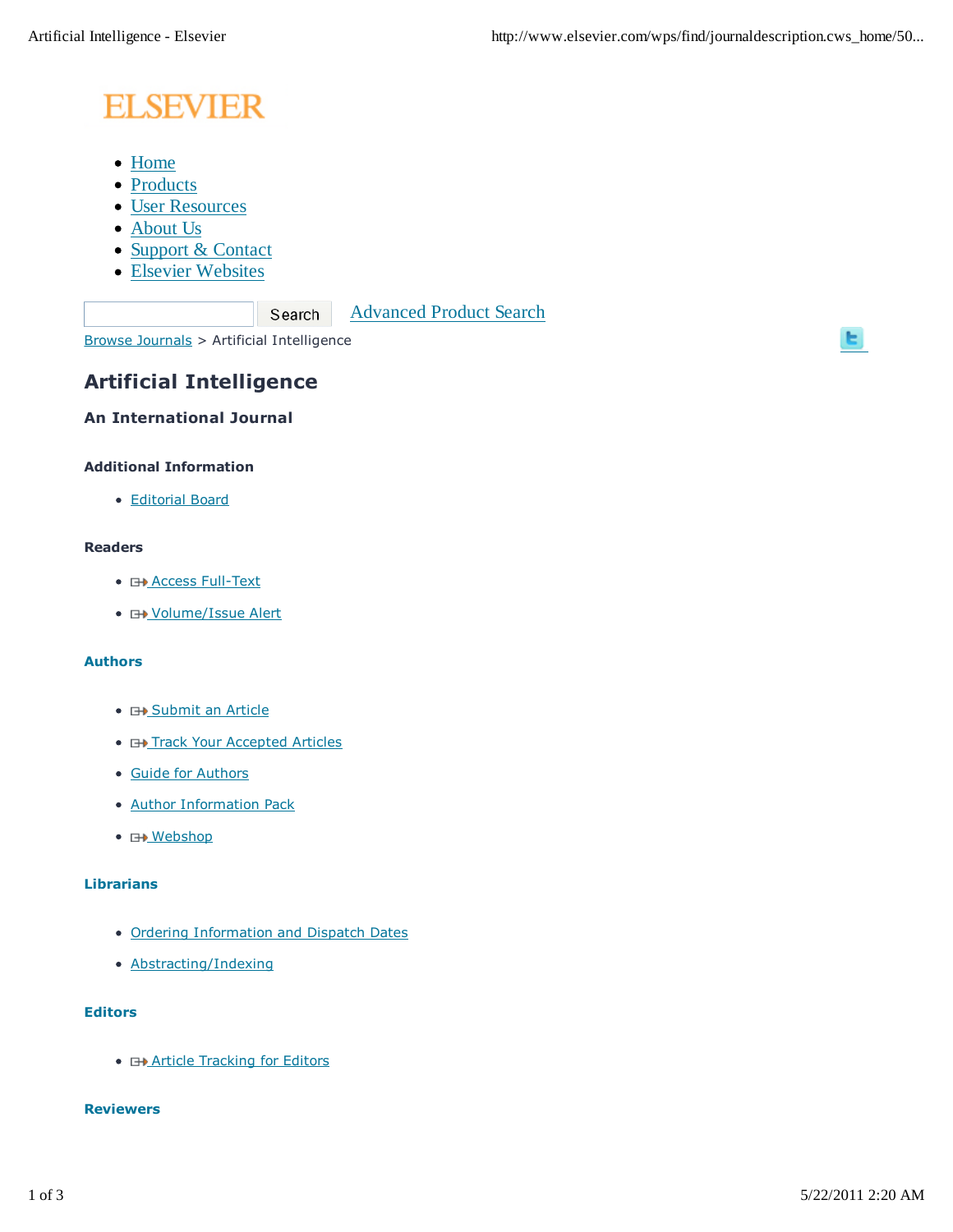- Reviewer Guidelines
- **EXALLOG in as Reviewer**

#### **Advertisers/Sponsors**

**• E+ Advertisers Media Information** 

#### **Societies**



**ISSN:** 0004-3702 **Imprint:** ELSEVIER Actions

- Submit Article
- Order Journal
- Recommend to Friend
- Bookmark this Page
- Subscribe to RSS feed

Facts & Figures **Impact Factor:** 3.036 **5-Year Impact Factor:** 4.277 **Issues per year:** 18

Artificial Intelligence, which commenced publication in 1970, is now the generally accepted premier international forum for the publication of results of current research in this field. The journal welcomes foundational and applied papers describing mature work involving computational accounts of aspects of intelligence. Specifically, it ... click here for full Aims & Scope

#### **Editors-in-Chief:**

A.G. Cohn R. Dechter